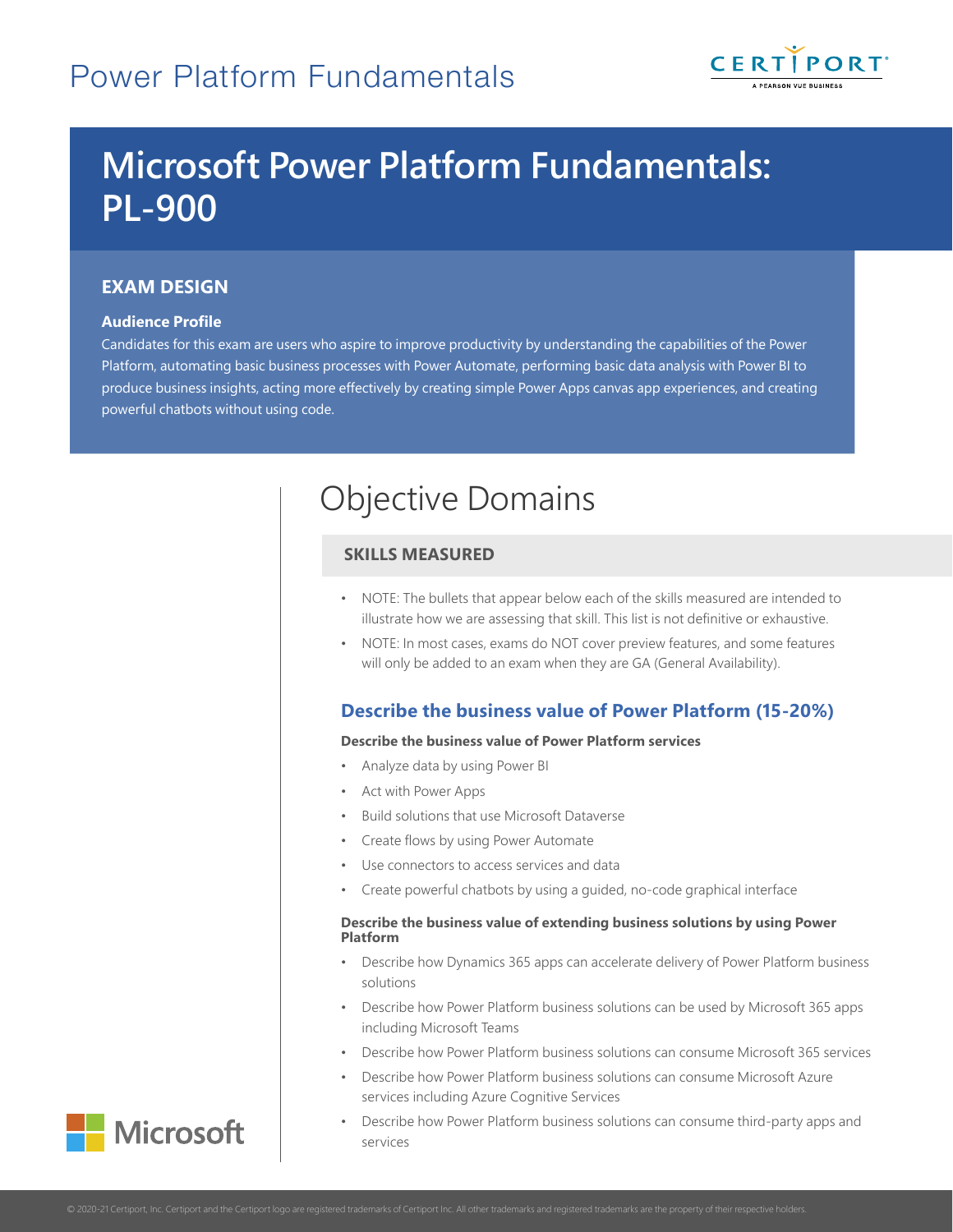#### **Describe Power Platform administration and security**

- Describe how Power Platform implements security including awareness of Microsoft Dataverse security roles, Azure Identity Services, and Access Management (IAM)
- Describe how to manage apps and users
- Describe environments
- Describe where to perform specific administrative tasks including Power Platform Admin center, Microsoft 365 admin center
- Describe Data Loss Prevention (DLP) policies
- Describe how the platform supports privacy and accessibility guidelines

# **Identify the Core Components of Power Platform (15-20%%)**

#### **Describe Microsoft Dataverse**

- Describe the Power Apps user experience
- Describe tables, columns, and relationships
- Describe use cases for solutions
- Describe use cases and limitations of business rules
- Describe the Common Data Model (CDM)
- Describe how to use common standard tables to describe people, places, and things

#### **Describe Connectors**

- Desscribe the native Dataverse connection experience
- Describe triggers including trigger types and where triggers are used
- Describe actions
- Describe licensing options for connectors including standard or premium tier
- Identify use cases for custom connectors

#### **Describe AI Builder**

- Identify the business value of AI Builder
- Describe models including business card reader, detection model, form processing model, and prediction model
- Describe how the Power Apps and Power Automate can consume AI Builder data

# **Demonstrate the capabilities of Power BI (15-20%)**

#### **Identify common Power BI components**

- Identify and describe uses for visualization controls including pie, bar, donut, and scatter plots and KPIs
- Describe types of filters
- Describe the Power BI Desktop Reports, Data, and Model tabs
- Describe uses for custom visuals including charts or controls
- Compare and contrast dashboards and workspaces
- Compare and contrast Power BI Desktop and Power BI Service
- Compare and contrast dashboards, workspaces, and reports

#### **Connect to and consume data**

- Combine multiple data sources
- Clean and transform data
- Describe and implement aggregate functions
- Identify available types of data sources including Microsoft Excel
- Describe use cases for shared datasets and template apps and how to consume each

## **Build a basic dashboard using Power BI**

- Design a Power BI dashboard
- Design data layout and mapping
- Publish and share reports and dashboards

# **Demonstrate the capabilities of Power Apps (15-20%)**

#### **Identify common Power Apps components**

- Describe differences between canvas apps and model-driven apps
- Describe portal apps
- Identify and describe types of reusable components including canvas component libraries and Power Apps Component Framework (PCF) components
- Describe use cases for formulas

#### **Build a basic canvas app**

- Describe types of data sources
- Connect to data by using connectors
- Combine multiple data sources
- Use controls to design the user experience
- Describe the customer journey
- Publish and share an app

#### **Describe Power Apps portals**

- Create a portal by using a template
- Describe common portal customizations
- Identify differences in portal behavior based on whether a user is authenticated
- Apply a theme to a portal